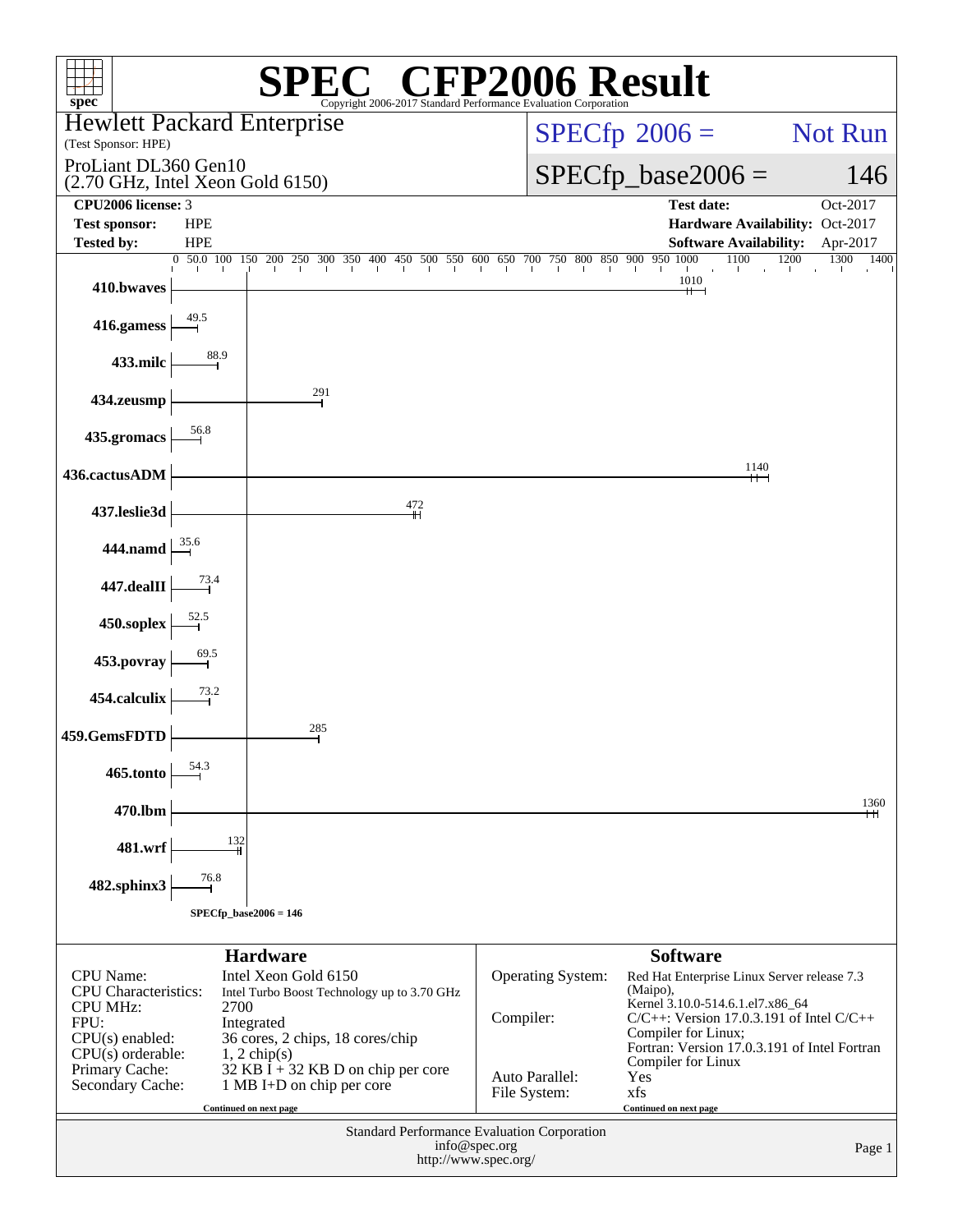### Hewlett Packard Enterprise

### (Test Sponsor: HPE)

ProLiant DL360 Gen10

(2.70 GHz, Intel Xeon Gold 6150)

## $SPECfp2006 =$  Not Run

# $SPECfp\_base2006 = 146$

| <b>CPU2006 license: 3</b>                                                  |                                                                                                                         |                                                                                    | <b>Test date:</b><br>Oct-2017                                |
|----------------------------------------------------------------------------|-------------------------------------------------------------------------------------------------------------------------|------------------------------------------------------------------------------------|--------------------------------------------------------------|
| <b>Test sponsor:</b>                                                       | <b>HPE</b>                                                                                                              |                                                                                    | Hardware Availability: Oct-2017                              |
| <b>Tested by:</b>                                                          | <b>HPE</b>                                                                                                              |                                                                                    | <b>Software Availability:</b><br>Apr-2017                    |
| L3 Cache:<br>Other Cache:<br>Memory:<br>Disk Subsystem:<br>Other Hardware: | $24.75$ MB I+D on chip per chip<br>None<br>192 GB (24 x 8 GB 2Rx8 PC4-2666V-R)<br>$1x480$ GB SATA SSD, RAID $0$<br>None | <b>System State:</b><br><b>Base Pointers:</b><br>Peak Pointers:<br>Other Software: | Run level 3 (multi-user)<br>64-bit<br>Not Applicable<br>None |

| <b>Results Table</b> |                |       |                |              |                |             |                |              |                                                                                                          |              |                |              |
|----------------------|----------------|-------|----------------|--------------|----------------|-------------|----------------|--------------|----------------------------------------------------------------------------------------------------------|--------------|----------------|--------------|
|                      | <b>Base</b>    |       |                |              |                | <b>Peak</b> |                |              |                                                                                                          |              |                |              |
| <b>Benchmark</b>     | <b>Seconds</b> | Ratio | <b>Seconds</b> | <b>Ratio</b> | <b>Seconds</b> | Ratio       | <b>Seconds</b> | <b>Ratio</b> | <b>Seconds</b>                                                                                           | <b>Ratio</b> | <b>Seconds</b> | <b>Ratio</b> |
| 410.bwayes           | 13.1           | 1040  | 13.5           | 1010         | 13.6           | 1000        |                |              |                                                                                                          |              |                |              |
| 416.gamess           | 396            | 49.5  | 395            | 49.5         | 395            | 49.5        |                |              |                                                                                                          |              |                |              |
| $433$ .milc          | 103            | 89.3  | 103            | 88.9         | 103            | 88.9        |                |              |                                                                                                          |              |                |              |
| $434$ .zeusmp        | 31.1           | 292   | 31.3           | 291          | 31.3           | 291         |                |              |                                                                                                          |              |                |              |
| 435.gromacs          | 125            | 56.9  | 126            | 56.8         | 126            | 56.6        |                |              |                                                                                                          |              |                |              |
| 436.cactusADM        | 10.5           | 1140  | 10.6           | 1130         | 10.3           | 1160        |                |              |                                                                                                          |              |                |              |
| 437.leslie3d         | 20.0           | 469   | 19.5           | 483          | 19.9           | 472         |                |              |                                                                                                          |              |                |              |
| 444.namd             | 226            | 35.6  | 225            | 35.6         | 225            | 35.6        |                |              |                                                                                                          |              |                |              |
| $447$ .dealII        | 156            | 73.4  | 155            | 73.9         | 157            | 73.1        |                |              |                                                                                                          |              |                |              |
| $450$ .soplex        | 159            | 52.5  | 158            | 52.6         | 160            | 52.0        |                |              |                                                                                                          |              |                |              |
| 453.povray           | 75.7           | 70.3  | 76.7           | 69.4         | 76.5           | 69.5        |                |              |                                                                                                          |              |                |              |
| $454$ .calculix      | 112            | 73.4  | 113            | 73.1         | 113            | 73.2        |                |              |                                                                                                          |              |                |              |
| 459.GemsFDTD         | 37.3           | 285   | 37.3           | 285          | 37.1           | 286         |                |              |                                                                                                          |              |                |              |
| $465$ .tonto         | 180            | 54.7  | 181            | 54.3         | 181            | 54.3        |                |              |                                                                                                          |              |                |              |
| 470.1bm              | 10.2           | 1350  | 10.0           | 1370         | 10.1           | 1360        |                |              |                                                                                                          |              |                |              |
| $ 481$ .wrf          | 87.0           | 128   | 84.4           | 132          | 82.8           | 135         |                |              |                                                                                                          |              |                |              |
| 482.sphinx3          | 254            | 76.8  | 252            | 77.2         | 256            | 76.1        |                |              |                                                                                                          |              |                |              |
|                      |                |       |                |              |                |             |                |              | Results appear in the order in which they were run. Bold underlined text indicates a median measurement. |              |                |              |

## **[Operating System Notes](http://www.spec.org/auto/cpu2006/Docs/result-fields.html#OperatingSystemNotes)**

 Stack size set to unlimited using "ulimit -s unlimited" Transparent Huge Pages enabled by default Filesystem page cache cleared with: shell invocation of 'sync; echo 3 > /proc/sys/vm/drop\_caches' prior to run irqbalance disabled with "systemctl stop irqbalance" tuned profile set wtih "tuned-adm profile throughput-performance"

## **[Platform Notes](http://www.spec.org/auto/cpu2006/Docs/result-fields.html#PlatformNotes)**

 BIOS Configuration: Intel Hyperthreading set to Disabled Thermal Configuration set to Maximum Cooling Memory Patrol Scrubbing set to Disabled LLC Prefetcher set to Enabled

Continued on next page

Standard Performance Evaluation Corporation [info@spec.org](mailto:info@spec.org) <http://www.spec.org/>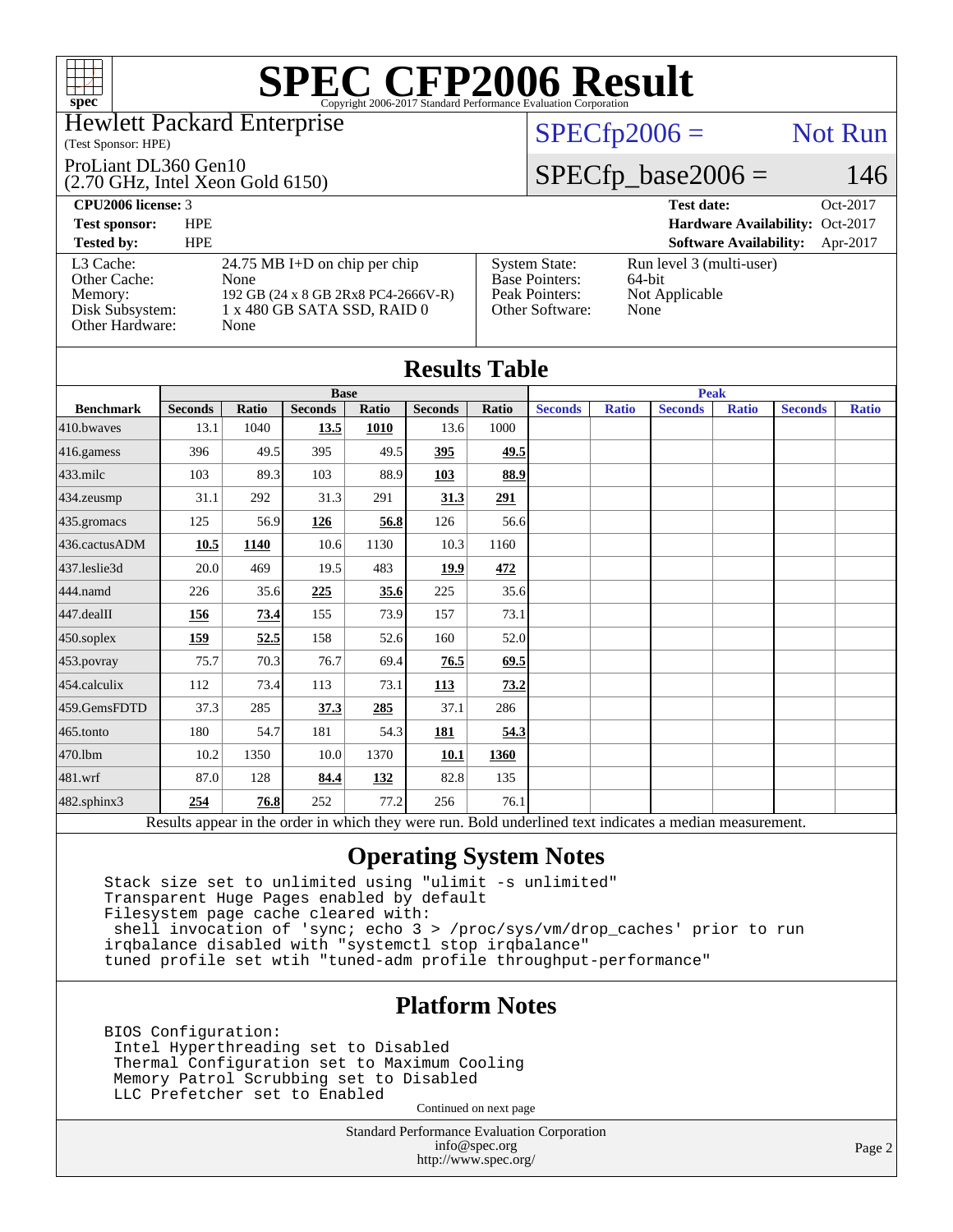

Hewlett Packard Enterprise

(Test Sponsor: HPE)

 $SPECfp2006 =$  Not Run

ProLiant DL360 Gen10

(2.70 GHz, Intel Xeon Gold 6150)

 $SPECTp\_base2006 = 146$ 

**[CPU2006 license:](http://www.spec.org/auto/cpu2006/Docs/result-fields.html#CPU2006license)** 3 **[Test date:](http://www.spec.org/auto/cpu2006/Docs/result-fields.html#Testdate)** Oct-2017 **[Test sponsor:](http://www.spec.org/auto/cpu2006/Docs/result-fields.html#Testsponsor)** HPE **[Hardware Availability:](http://www.spec.org/auto/cpu2006/Docs/result-fields.html#HardwareAvailability)** Oct-2017 **[Tested by:](http://www.spec.org/auto/cpu2006/Docs/result-fields.html#Testedby)** HPE **[Software Availability:](http://www.spec.org/auto/cpu2006/Docs/result-fields.html#SoftwareAvailability)** Apr-2017

## **[Platform Notes \(Continued\)](http://www.spec.org/auto/cpu2006/Docs/result-fields.html#PlatformNotes)**

| <b>Standard Performance Evaluation Corporation</b><br>info@spec.org                                                                                                                                                                                                                                                                                                                                                                                                                                                                      | Page 3 |
|------------------------------------------------------------------------------------------------------------------------------------------------------------------------------------------------------------------------------------------------------------------------------------------------------------------------------------------------------------------------------------------------------------------------------------------------------------------------------------------------------------------------------------------|--------|
| run-level 3 Oct 13 13:15<br>Continued on next page                                                                                                                                                                                                                                                                                                                                                                                                                                                                                       |        |
| uname $-a$ :<br>Linux dl360Gen10rhel73Unit2 3.10.0-514.el7.x86_64 #1 SMP Wed Oct 19 11:24:13<br>EDT 2016 x86_64 x86_64 x86_64 GNU/Linux                                                                                                                                                                                                                                                                                                                                                                                                  |        |
| From /etc/*release* /etc/*version*<br>os-release:<br>NAME="Red Hat Enterprise Linux Server"<br>VERSION="7.3 (Maipo)"<br>ID="rhel"<br>ID LIKE="fedora"<br>VERSION ID="7.3"<br>PRETTY_NAME="Red Hat Enterprise Linux Server 7.3 (Maipo)"<br>ANSI_COLOR="0;31"<br>CPE_NAME="cpe:/o:redhat:enterprise_linux:7.3:GA:server"<br>redhat-release: Red Hat Enterprise Linux Server release 7.3 (Maipo)<br>system-release: Red Hat Enterprise Linux Server release 7.3 (Maipo)<br>system-release-cpe: cpe:/o:redhat:enterprise_linux:7.3:ga:server |        |
| From /proc/meminfo<br>MemTotal:<br>197571680 kB<br>HugePages_Total:<br>0<br>Hugepagesize: 2048 kB                                                                                                                                                                                                                                                                                                                                                                                                                                        |        |
| From /proc/cpuinfo<br>model name : Intel(R) $Xeon(R)$ Gold 6150 CPU @ 2.70GHz<br>2 "physical id"s (chips)<br>36 "processors"<br>cores, siblings (Caution: counting these is hw and system dependent. The<br>following excerpts from /proc/cpuinfo might not be reliable. Use with<br>caution.)<br>cpu cores : 18<br>siblings : 18<br>physical 0: cores 0 1 2 3 4 8 9 10 11 16 17 18 19 20 24 25 26 27<br>physical 1: cores 0 1 2 3 4 8 9 10 11 16 17 18 19 20 24 25 26 27<br>cache size : 25344 KB                                       |        |
| This section contains SUT (System Under Test) info as seen by<br>some common utilities. To remove or add to this section, see:<br>http://www.spec.org/cpu2006/Docs/config.html#sysinfo                                                                                                                                                                                                                                                                                                                                                   |        |
| Sysinfo program /home/specuser/cpu2006/config/sysinfo.rev6993<br>Revision 6993 of 2015-11-06 (b5e8d4b4eb51ed28d7f98696cbe290c1)<br>running on d1360Gen10rhel73Unit2 Fri Oct 13 16:20:20 2017                                                                                                                                                                                                                                                                                                                                             |        |
| LLC Dead Line Allocation set to Disabled<br>Workload Pofile set to General Peak Frequency Compute<br>Energy/Performance Bias set to Maximum Performance<br>Uncore Frequency Scaling set to Auto<br>Workload Pofile set to Custom<br>NUMA Group Size Optimization set to Flat                                                                                                                                                                                                                                                             |        |

<http://www.spec.org/>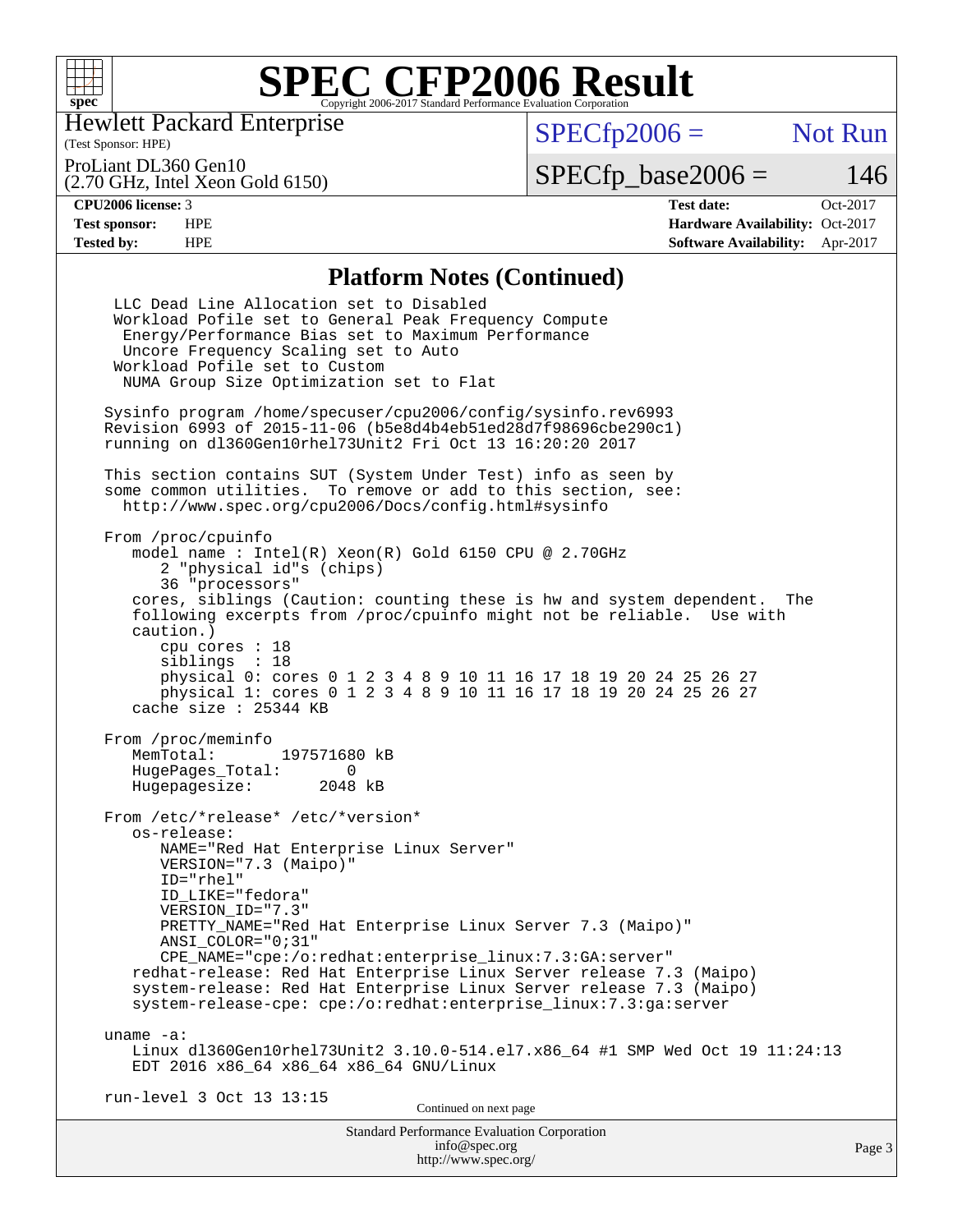

Hewlett Packard Enterprise

## $SPECTp2006 =$  Not Run

ProLiant DL360 Gen10

(2.70 GHz, Intel Xeon Gold 6150)

(Test Sponsor: HPE)

 $SPECfp\_base2006 = 146$ **[CPU2006 license:](http://www.spec.org/auto/cpu2006/Docs/result-fields.html#CPU2006license)** 3 **[Test date:](http://www.spec.org/auto/cpu2006/Docs/result-fields.html#Testdate)** Oct-2017

**[Test sponsor:](http://www.spec.org/auto/cpu2006/Docs/result-fields.html#Testsponsor)** HPE **[Hardware Availability:](http://www.spec.org/auto/cpu2006/Docs/result-fields.html#HardwareAvailability)** Oct-2017 **[Tested by:](http://www.spec.org/auto/cpu2006/Docs/result-fields.html#Testedby)** HPE **[Software Availability:](http://www.spec.org/auto/cpu2006/Docs/result-fields.html#SoftwareAvailability)** Apr-2017

### **[Platform Notes \(Continued\)](http://www.spec.org/auto/cpu2006/Docs/result-fields.html#PlatformNotes)**

 SPEC is set to: /home/specuser/cpu2006 Filesystem Type Size Used Avail Use% Mounted on<br>/dev/mapper/rhel-home xfs 392G 36G 357G 10% /home /dev/mapper/rhel-home xfs 392G Additional information from dmidecode:

 Warning: Use caution when you interpret this section. The 'dmidecode' program reads system data which is "intended to allow hardware to be accurately determined", but the intent may not be met, as there are frequent changes to hardware, firmware, and the "DMTF SMBIOS" standard.

 BIOS HPE U32 09/29/2017 Memory: 24x UNKNOWN NOT AVAILABLE 8 GB 2 rank 2666 MHz

(End of data from sysinfo program)

### **[General Notes](http://www.spec.org/auto/cpu2006/Docs/result-fields.html#GeneralNotes)**

Environment variables set by runspec before the start of the run: KMP\_AFFINITY = "granularity=core,compact" LD\_LIBRARY\_PATH = "/home/specuser/cpu2006/lib/ia32:/home/specuser/cpu2006/lib/intel64" LD\_LIBRARY\_PATH = "\$LD\_LIBRARY\_PATH:home/specuser/cpu2006/sh10.2" OMP\_NUM\_THREADS = "36"

 Binaries compiled on a system with 1x Intel Core i7-4790 CPU + 32GB RAM memory using Redhat Enterprise Linux 7.2

# **[Base Compiler Invocation](http://www.spec.org/auto/cpu2006/Docs/result-fields.html#BaseCompilerInvocation)**

[C benchmarks](http://www.spec.org/auto/cpu2006/Docs/result-fields.html#Cbenchmarks):  $\text{icc}$   $-\text{m64}$ 

[C++ benchmarks:](http://www.spec.org/auto/cpu2006/Docs/result-fields.html#CXXbenchmarks) [icpc -m64](http://www.spec.org/cpu2006/results/res2017q4/cpu2006-20171017-50342.flags.html#user_CXXbase_intel_icpc_64bit_fc66a5337ce925472a5c54ad6a0de310)

[Fortran benchmarks](http://www.spec.org/auto/cpu2006/Docs/result-fields.html#Fortranbenchmarks): [ifort -m64](http://www.spec.org/cpu2006/results/res2017q4/cpu2006-20171017-50342.flags.html#user_FCbase_intel_ifort_64bit_ee9d0fb25645d0210d97eb0527dcc06e)

[Benchmarks using both Fortran and C](http://www.spec.org/auto/cpu2006/Docs/result-fields.html#BenchmarksusingbothFortranandC): [icc -m64](http://www.spec.org/cpu2006/results/res2017q4/cpu2006-20171017-50342.flags.html#user_CC_FCbase_intel_icc_64bit_bda6cc9af1fdbb0edc3795bac97ada53) [ifort -m64](http://www.spec.org/cpu2006/results/res2017q4/cpu2006-20171017-50342.flags.html#user_CC_FCbase_intel_ifort_64bit_ee9d0fb25645d0210d97eb0527dcc06e)

# **[Base Portability Flags](http://www.spec.org/auto/cpu2006/Docs/result-fields.html#BasePortabilityFlags)**

 410.bwaves: [-DSPEC\\_CPU\\_LP64](http://www.spec.org/cpu2006/results/res2017q4/cpu2006-20171017-50342.flags.html#suite_basePORTABILITY410_bwaves_DSPEC_CPU_LP64) 416.gamess: [-DSPEC\\_CPU\\_LP64](http://www.spec.org/cpu2006/results/res2017q4/cpu2006-20171017-50342.flags.html#suite_basePORTABILITY416_gamess_DSPEC_CPU_LP64)

Continued on next page

Standard Performance Evaluation Corporation [info@spec.org](mailto:info@spec.org) <http://www.spec.org/>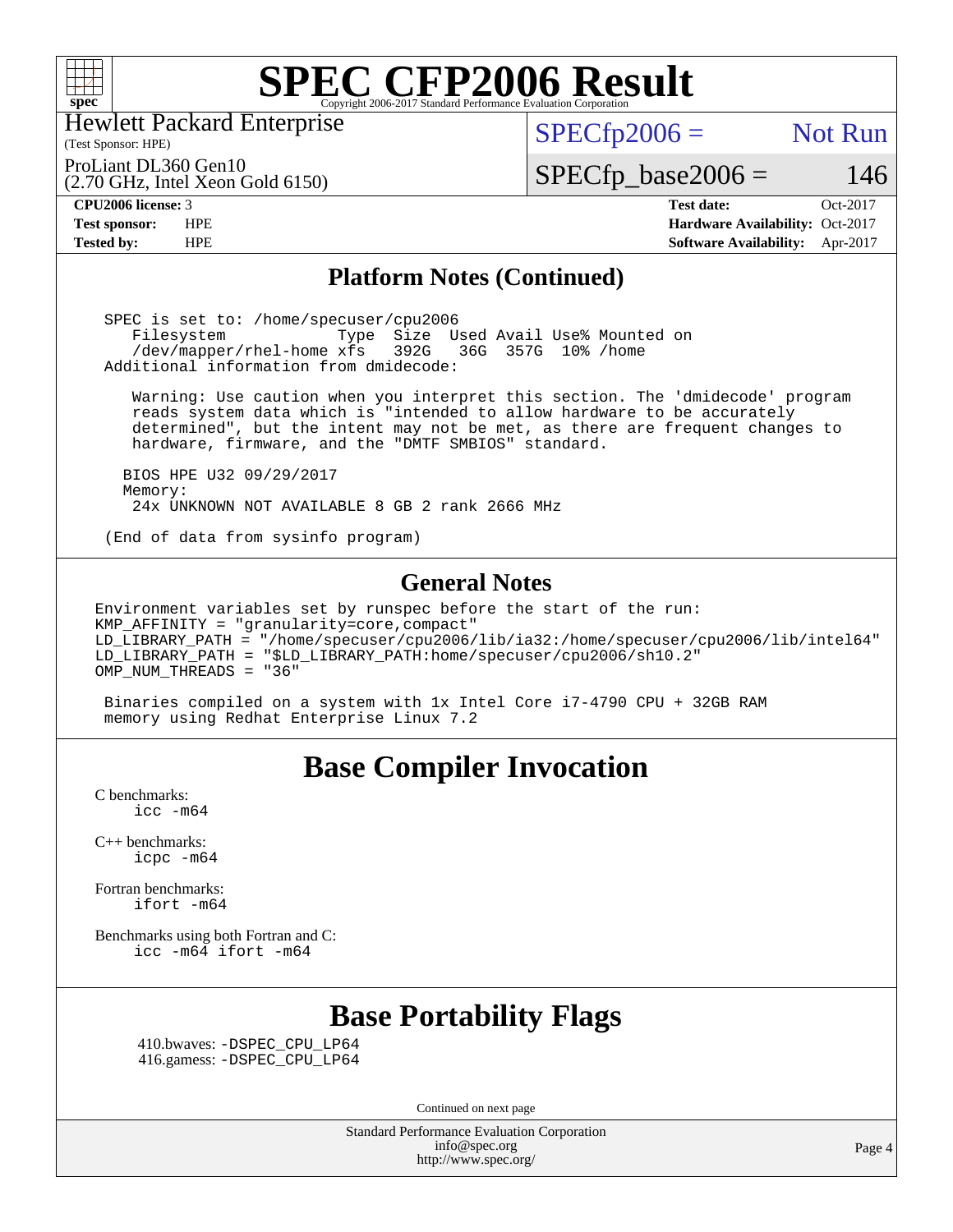

Hewlett Packard Enterprise

(Test Sponsor: HPE)

ProLiant DL360 Gen10

 $SPECfp2006 =$  Not Run

 $SPECfp\_base2006 = 146$ 

# (2.70 GHz, Intel Xeon Gold 6150)

**[CPU2006 license:](http://www.spec.org/auto/cpu2006/Docs/result-fields.html#CPU2006license)** 3 **[Test date:](http://www.spec.org/auto/cpu2006/Docs/result-fields.html#Testdate)** Oct-2017 **[Test sponsor:](http://www.spec.org/auto/cpu2006/Docs/result-fields.html#Testsponsor)** HPE **[Hardware Availability:](http://www.spec.org/auto/cpu2006/Docs/result-fields.html#HardwareAvailability)** Oct-2017 **[Tested by:](http://www.spec.org/auto/cpu2006/Docs/result-fields.html#Testedby)** HPE **[Software Availability:](http://www.spec.org/auto/cpu2006/Docs/result-fields.html#SoftwareAvailability)** Apr-2017

# **[Base Portability Flags \(Continued\)](http://www.spec.org/auto/cpu2006/Docs/result-fields.html#BasePortabilityFlags)**

| 433.milc: -DSPEC_CPU_LP64                                                     |
|-------------------------------------------------------------------------------|
| 434.zeusmp: -DSPEC_CPU_LP64                                                   |
| 435.gromacs: -DSPEC_CPU_LP64 -nofor_main                                      |
| 436.cactusADM: -DSPEC_CPU_LP64 -nofor_main                                    |
| 437.leslie3d: -DSPEC_CPU_LP64                                                 |
| 444.namd: - DSPEC_CPU_LP64                                                    |
| 447.dealII: -DSPEC_CPU_LP64<br>450.soplex: -DSPEC_CPU_LP64                    |
| 453.povray: -DSPEC_CPU_LP64                                                   |
| 454.calculix: -DSPEC_CPU_LP64 -nofor_main                                     |
| 459.GemsFDTD: - DSPEC_CPU_LP64                                                |
| 465.tonto: - DSPEC_CPU_LP64                                                   |
| 470.1bm: - DSPEC_CPU_LP64                                                     |
| 481.wrf: -DSPEC_CPU_LP64 -DSPEC_CPU_CASE_FLAG -DSPEC_CPU_LINUX                |
| 482.sphinx3: -DSPEC_CPU_LP64                                                  |
|                                                                               |
|                                                                               |
|                                                                               |
| <b>Base Optimization Flags</b>                                                |
|                                                                               |
| C benchmarks:<br>-xCORE-AVX2 -ipo -03 -no-prec-div -parallel -qopt-prefetch   |
|                                                                               |
| $C_{++}$ benchmarks:                                                          |
| -xCORE-AVX2 -ipo -03 -no-prec-div -qopt-prefetch                              |
|                                                                               |
| Fortran benchmarks:                                                           |
| -xCORE-AVX2 -ipo -03 -no-prec-div -parallel -qopt-prefetch                    |
|                                                                               |
| Benchmarks using both Fortran and C:                                          |
| -xCORE-AVX2 -ipo -03 -no-prec-div -parallel -qopt-prefetch                    |
|                                                                               |
|                                                                               |
| The flags files that were used to format this result can be browsed at        |
| http://www.spec.org/cpu2006/flags/Intel-ic17.0-official-linux64-revF.html     |
| http://www.spec.org/cpu2006/flags/HPE-Platform-Flags-Intel-V1.2-SKX-revD.html |
|                                                                               |
| You can also download the XML flags sources by saving the following links:    |
| http://www.spec.org/cpu2006/flags/Intel-ic17.0-official-linux64-revF.xml      |
| http://www.spec.org/cpu2006/flags/HPE-Platform-Flags-Intel-V1.2-SKX-revD.xml  |
|                                                                               |
|                                                                               |
|                                                                               |
|                                                                               |
|                                                                               |
|                                                                               |
|                                                                               |
|                                                                               |
|                                                                               |
|                                                                               |
|                                                                               |
|                                                                               |